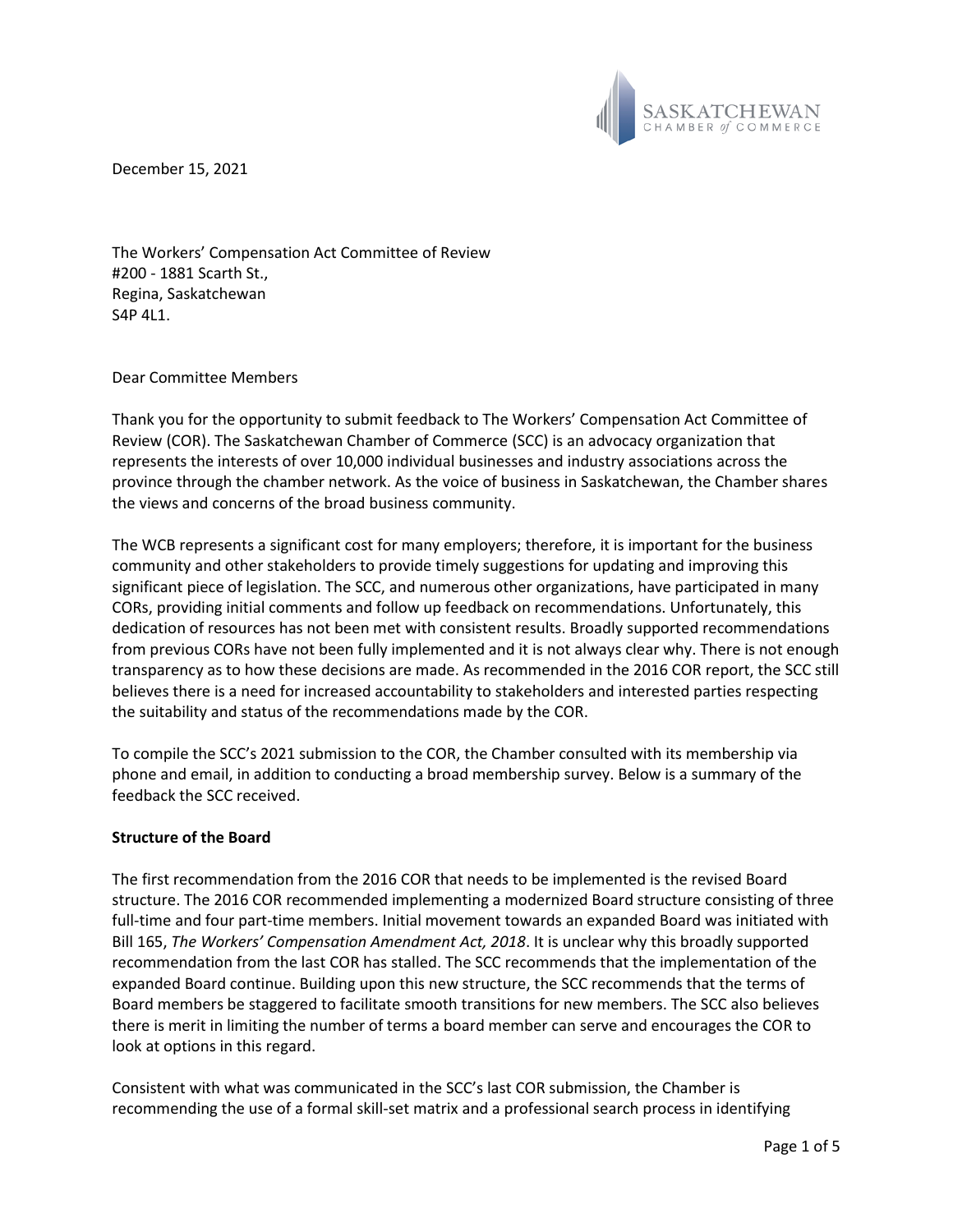

qualified candidates for Board positions. This recommendation, combined with a new process that solicits greater stakeholder feedback on proposed Board candidates from a variety of sources, would ensure that the Board continues to attract high-quality candidates with the skills and experiences required for such a role. Soliciting a broad cross-section of stakeholder input will prove beneficial for finding the best people. Building upon this, the WCB needs to ensure that all actual and perceived political influence is separated from the Board to preserve its ability to offer sound and independent decisions on appeals and governance, a transparent skill-set matrix and a professional search process will strengthen the perception of this separation. Further to this, the SCC recommends that *The Workers' Compensation Act, 2013* be amended to clearly allow non-unionized workers to serve as employee representatives. This could be done by changing the definition of the term "labour organization" in the legislation. Such a measure would serve to increase and diversify the pool of qualified candidates eligible to serve as employee representatives and would also seek to balance the overrepresentation of more established labour groups on the employee side as well.

Finally, the SCC wants to restate its opposition to opening up the Board to the public interest. The SCC was pleased Bill 165, *The Workers' Compensation Amendment Act, 2018* did not include having public interest representatives serving on the Board. Employers are the sole funders of the WCB through their annual premiums and worker representation has a valid place. The Chamber maintains that nonindustry representatives should not be granted the ability to make decisions that directly impact industry. There should continue to be no third-party representation on the Board.

# **Appeals**

With respect to final-level appeals, the SCC sees merit in the concept of an independent avenue for appeals. Saskatchewan is the only jurisdiction in Canada where final-level appeals are determined internally by the Board. The SCC believes that having the Board as the final level of appeal is not appropriate as they review the work of the system that they provide governance over. The final level of appeal should be external to the WCB, consistent with all other jurisdictions across Canada. Nevertheless, prior to the implementation of an independent appeals process, the SCC recommends a cost benefit analysis be done to determine the potential impact on employer premiums. Also worthy of consideration in this analysis is the long-term ease of use by employers and the up-front costs involved in setting up a new external appeal process. Moving forward, the SCC encourages the WCB to explore the development of an external appeal process modelled after the one being used in Manitoba while also engaging with local industry groups to discuss and explore measures. The operation of any appeals process should follow the best available practices and principles while focusing on timely responses and transparency.

# **Strengthening Employer Resources**

The SCC applauds the WCB for establishing the Employer Resource Centre in response to previous COR recommendations. Many employers have little or no experience with the WCB system, and do not have WCB experts in their employ. The Employer Resource Centre offers an important value to the employer community that has yet to be fully utilized. The SCC's WCB survey found that 63% of respondents were not aware of the Employer Resource Centre. While not necessarily within the mandate of the COR, the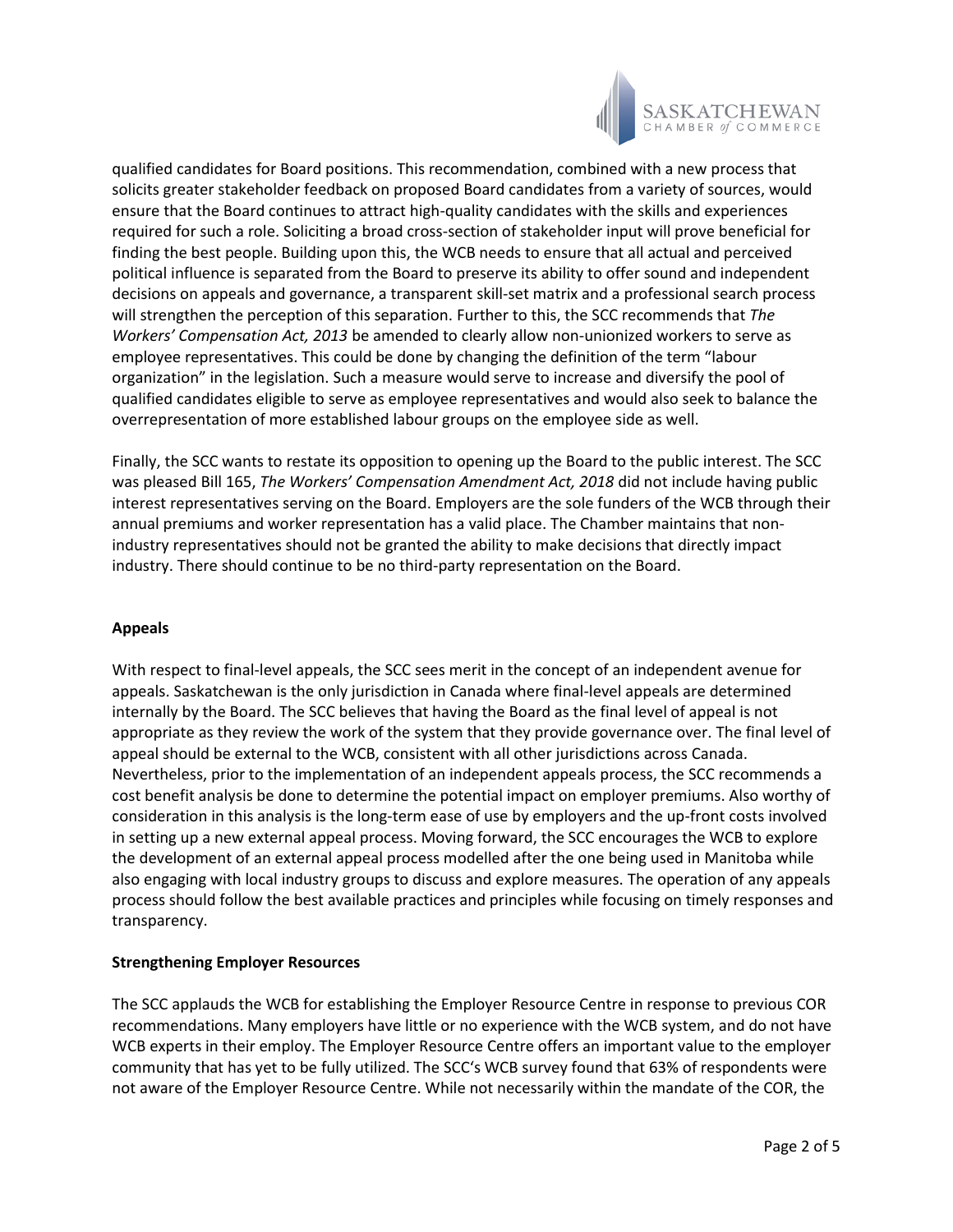

SCC encourages the WCB to undertake efforts though organizations like SCC and others, as well as via direct promotion, to raise the profile of this service.

The Saskatchewan Chamber strongly disagrees with the 2016 COR recommendation that the Employer Resource Centre should not assist employers with appeals. In 2020, almost 70% of appeals originated from either a worker or a worker advocate. This is an imbalance; employers are often too uncertain of the appeals process, or too intimidated by the potential third-party costs of an appeal, to pursue invalid claims. The SCC recognizes that employers are responsible for gathering facts and making representation, nevertheless, they need a reliable resource to offer more specific and meaningful direction as they move through the process. This is particularly relevant for smaller employers who lack the expertise and the resources to purchase third-party assistance. The SCC envisions the full role of the Employer Resource Centre as providing one–on–one confidential assistance and advice without a direct fee to an employer on issues such as claims management or appeals. Clearly, processes to ensure employer confidentiality and independence for the Resource Centre staff from other areas of WCB must be implemented.

### **Increased Clarity, Consistency, and Information Sharing**

The SCC acknowledges that operational considerations are not strictly within the mandate of the COR, however, the organization believes this is a valuable opportunity to raise these concerns. The SCC recognizes the efforts the WCB has put into improving customer service and organizational culture, but, as in most organizations, more can and should be done.

The pandemic revealed some limitations of the WCB's past improvements. Primarily, work still needs to be done on clarity of communications regarding new and changing policies. For example, across the consultations conducted by the SCC, the COVID-19 response from WCB in terms of Employer Relief Measures was widely misunderstood and perceived as being inconsistently applied.

Beyond the turbulence of the pandemic, some businesses reported to the SCC that they are still surprised at rate-renewal time when large shifts in premium rates appear, and that they lack a solid understanding of what their own WCB-related costs are. Employers also indicated they were not always advised when important decisions are made regarding eligibility and coverage for claims. Most concerningly, some employers voiced the perceptions that they are viewed adversely by case managers. Employers need to be seen as a partner in the system with the same goal, which is to see everyone home safe at the end of the day and do everything within their power to help an injured employee on their journey to wellness.

The SCC recommends that the WCB increase its use of plain language in all written communications, as well as engage in follow-up conversations with employers to discuss policy and claim determinations. As a part of this, supplementary efforts need to be put in place to facilitate expanded awareness among case managers on the importance of employer communication. This should include the necessity of informing employers of proposed back-to-work transition plans, as well as helping employers identify and implement effective ways to manage or prevent future claims. Clearer communications should also be made to employers when a worker launches an appeals process impacting them.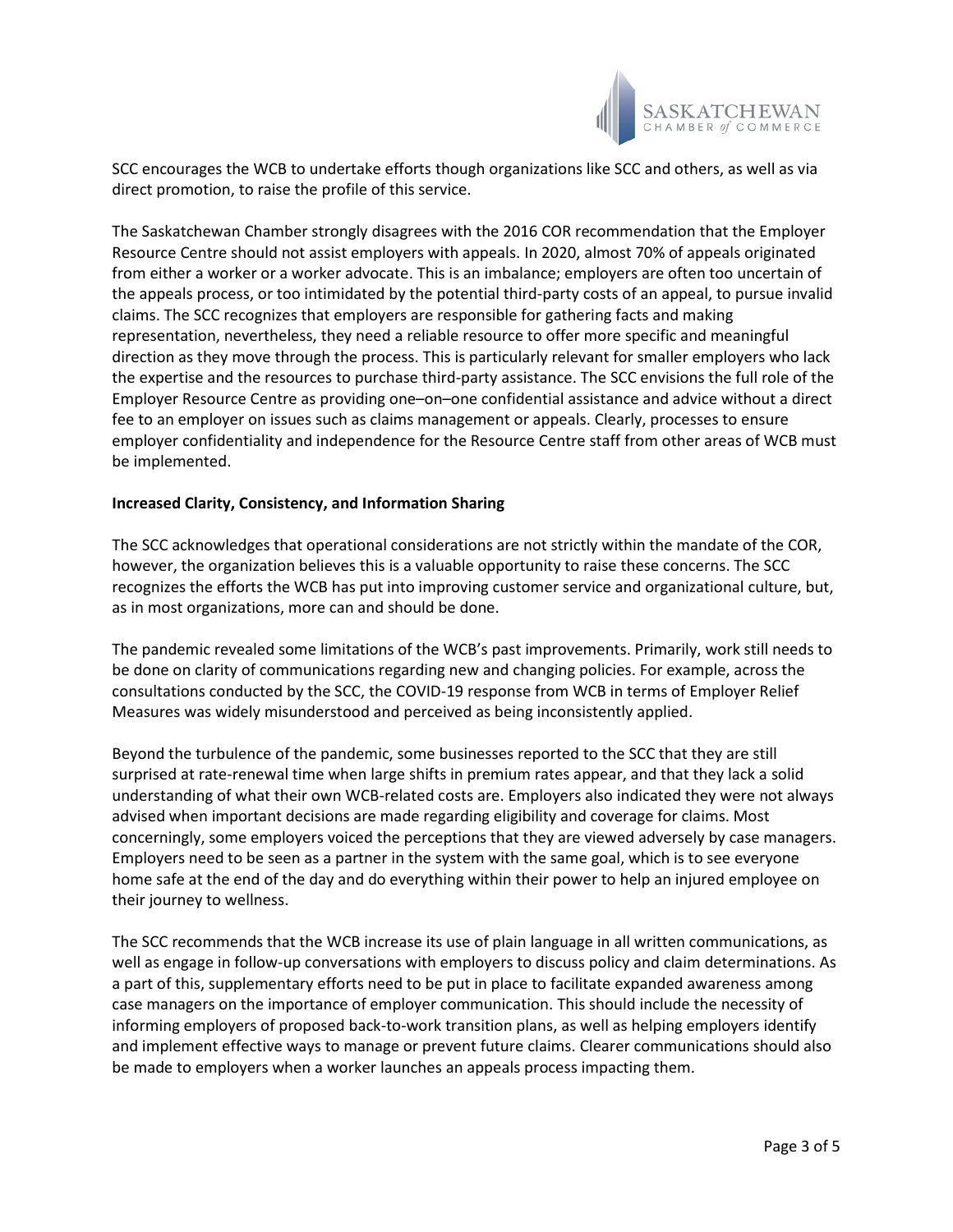

The SCC understands staff turnover exists but working with multiple case managers was cited as a source of confusion and inconsistency multiple times. To address this, the SCC recommends the WCB develop more standardized practices based on the best available methods for case managers. This type of standardization would help in situations of transition.

Through its consultations with members, the SCC also heard concerns about when and what employers receive as communication throughout the claims process. As outlined above, plain communications and consistent staff practices will assist in addressing some of these concerns, but employers also need to be able to access more information. The complexity of applicable privacy legislation and standards creates challenges in this respect. Nevertheless, the SCC supports a balance of these considerations and encourages the COR to look at options in this regard.

Finally, over the course of consultation, the SCC heard repeated concerns from employers about the psychological injury claims process. All employers want employees to have the necessary supports available to them when they experience a workplace injury, but major concerns were expressed regarding the cost of these claims and how these claims are attributed to an employer's incident rating. The SCC believes this may not necessarily be an issue with WCB policy but again an issue with communication and the understanding among employers about the threshold necessary for WCB claim acceptance. The SCC recommends that clearer communications be undertaken in this regard as well.

# **Relations with the Medical Community**

An issue from the 2011 COR recommendations also re-emerged during the SCC's consultations. Employers expressed frustration about the limited awareness among the medical community of the return to function options they have available. Employers and those managing claims need to know what an injured workers restrictions and limitations are in order to determine what work duties are available within those restrictions, not solely whether or not they are able to perform their usual duties. Anecdotally, employers perceived workers as more likely to be given medically required time off work during the pandemic due to a workplace injury as opposed to alternate duty considerations. The SCC recognizes the challenge of building better engagement with and awareness among the medical professions of WCB considerations, especially during the challenges of COVID-19. As the burden of the pandemic lifts, the SCC recommends enhanced efforts be taken by the WCB to strengthen the communications to physicians about their role and the requirements for timely and objective medical restrictions and limitations related to WCB.

### **Modernization and Automation**

The SCC continues to monitor the administrative cost per time loss claim at the WCB. As the WCB is solely funded by employers, it is important to keep these costs manageable. Saskatchewan has been successful in reducing overall WCB claims, but processes and the number of people involved have not dropped in a coordinated way in response. The SCC has supported the continuation of these resources, as the Chamber identified the need for enhanced service in previous years. Nevertheless, the SCC recommends the WCB undertake a process to identify and streamline processes that can be automated and tracked electronically, such as letters of good standing, certifications, and clearances. Private companies and specific industries have already built some of these processes from necessity, but they